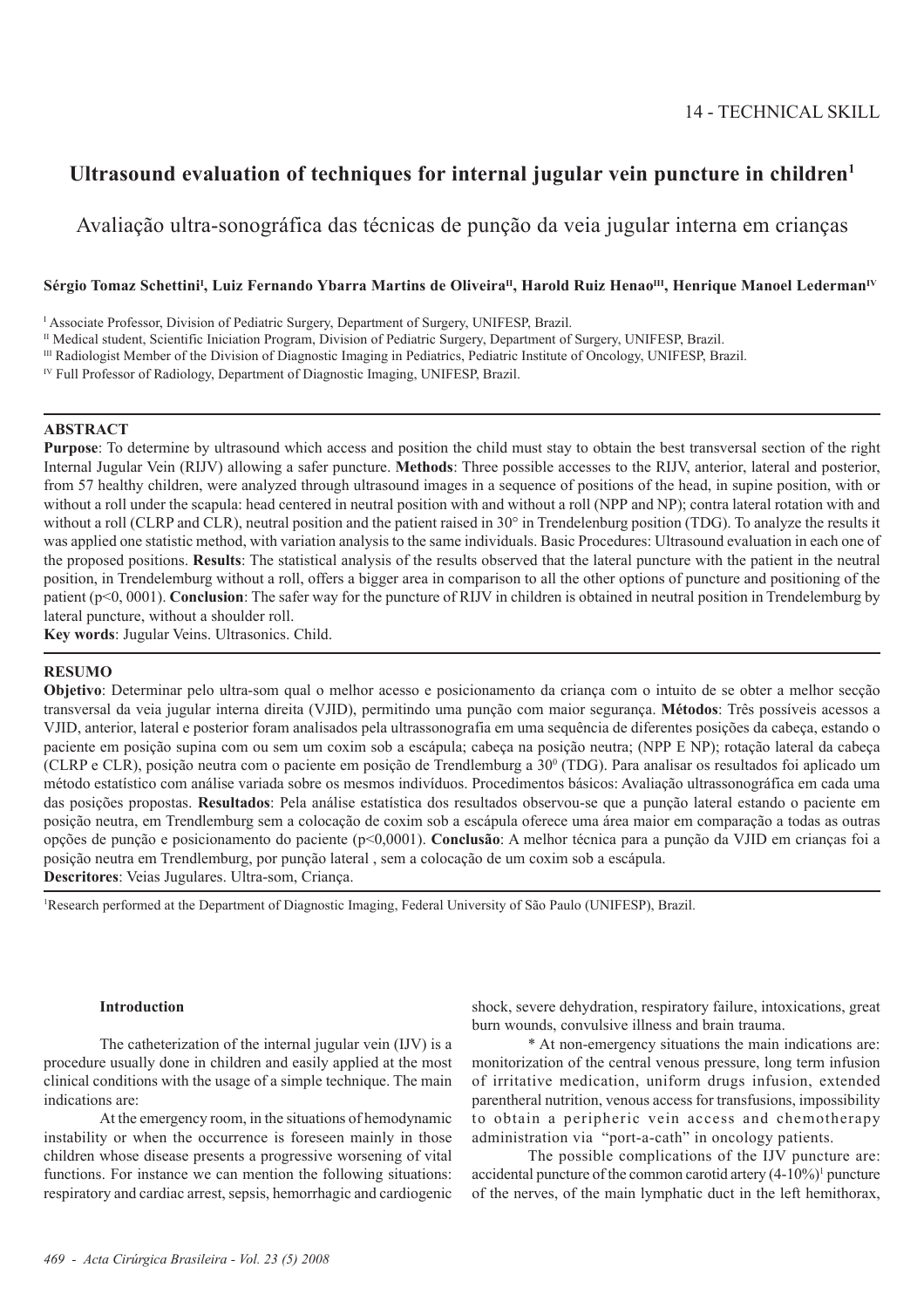malposition of the catheter with hydrothorax, hemothorax, venous thrombosis, pseudo aneurysm, arteriovenous fistula. The incidence of these complications are directly related to the skill and the physician's experience whereas the incapacity of obtaining the catheterization of IJV through puncture is referred in 19, 4%2 .

The success rate in the catheterization of IJV is lower and the number of complications is higher in children than among adults due to the smaller size of the vein, the close proximity of the common carotid artery and the variation of the vein position related to the artery and to the cervical muscles not fully developed, which makes difficult the characterization of anatomical landmarks in order to due a precise puncture. We must also consider the lack of cooperation from the small patients, and the risks related to their sedation.

Therefore the larger the diameter of the IJV the easier will be to obtain catheterization, because there is a significant relation between the increase diameter of the IJV and the success rate at the first attempt to catheterization<sup>3</sup>.

There are three sites or ways to access the IJV for puncture. The landmarks are the margins of the sternocleidomastoid muscle: (A) anterior, (B) lateral and (C) posterior (Figure 1).

A) The puncture is done in the anterior margin of sternocleidomastoid muscle (ECM), at the middle from the mastoid process and the clavicle.

B) The puncture is done in the apex of the triangle formed between the clavicle and the ECM margins.

C) The puncture is done in the posterior margin of ECM towards the jugular sternal incisure.

These options are illustrated bellow:



**FIGURE 1**

Concerning the puncture of the internal jugular vein is preferable the right side because we have a straight way from the vein, the brachiocephalic trunchus and the superior vena cava, lowering the risks and improving the chance to reach the right atrium, whereas on the left IJV, there is an acute angle between the vein and the brachiocephalic trunchus.

The purpose of this study, using the ultrasound, is to determine which would be the best way and patient position in order to obtain the larger transversal section of the right IJV (RIJV) for catheterization, allowing a safer and precise access.

## **Methods**

The study was held at the Department of Diagnostic Imaging, UNIFESP, from January of 2004 to June of 2006, with volunteer patients from the outpatient clinic of the Division of Pediatric Surgery, in healthy condition, almost all of them bearers of phimosis, inguinal or umbilical hernia or cryptorchidic testes. Informed consent was provided by the parents or responsible tutor.

All procedures were done without sedation.

57 healthy children were selected, 21 girls and 36 boys with ages between 8 months and 16 years-old (average age of 5,9 years-old). The criteria of exclusion were the existence of previous access of IJV or primary or secondary affections in the cervical region which could change the anatomy of the IJV.

The three possible ways to access the RIJV, anterior, lateral and posterior, were analyzed through ultrasound images obtained with a linear transductor (10mHz) in a perpendicular section to the vessel, applied with the minimum pressure in order to obtain a good image4 .

The ultrasound equipment that was used in all patients was a Siemens<sup>R</sup> Sonoline Antares, Sie Scape, 3 Scape.

The sequence of examination was:

1) Supine position with the head in neutral position without the use of a roll under the scapula (NP);

2) Supine position with contra lateral rotation of the head without the use of a roll under the scapula (CLR);

3) Supine position with the head in neutral position with the use of a roll under the scapula (NPP);

4) Supine position with contra lateral rotation of the head with the use of a roll under the scapula (CLRP);

5) Supine position with the head in the neutral position with the patient in Trendelenburg (patient raised 30° related to the floor) without the use of a roll under the scapula (TDG).

The study was limited to the right internal jugular vein due to aforementioned reasons.

The rolls were standardized for all patients according to their weight and height. The head was positioned with the auricular pavilion below the shoulder level and the chin at 90 degrees in relationship to the floor.

Images were performed in each position, in three different locations, in relation to the ECM muscle, anterior, lateral and posterior (Figure 1).

During the examination the carotid artery and jugular vein were identified by their anatomical locations, ultrasound characteristics and patterns of pulsation. Measurements of the transverse section of RIJV were obtained during the examination, from a frozen image on the monitor screen, using calipers. Also, measurements of the average distance from the skin to the center of the RIJV were obtained in each different acquisition.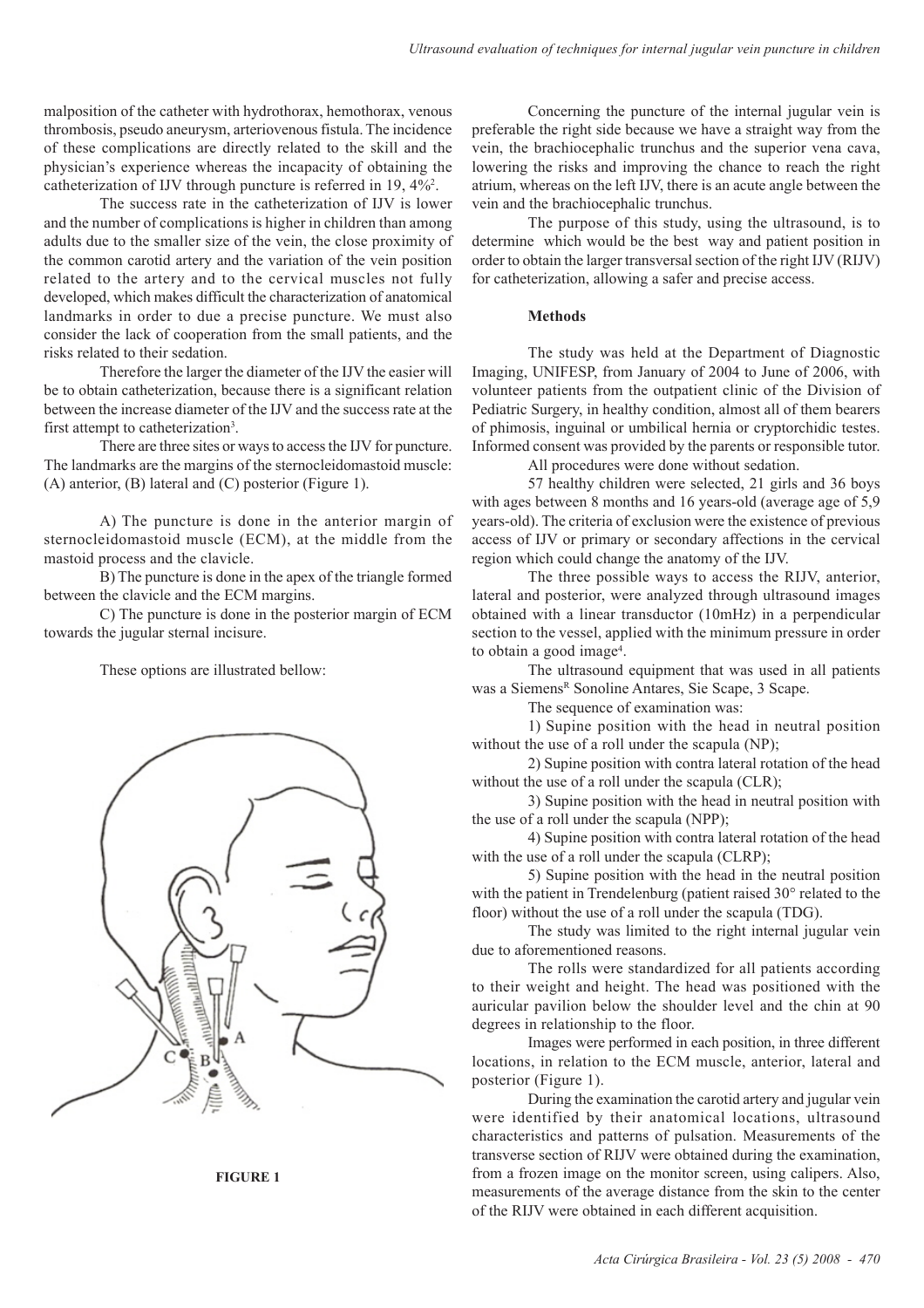All exams were performed by a single radiologist and data were registered in a pre designed table.

To analyze the results it was applied a statistic method of analysis with variation to the same individuals. It was established in 0,05 or 5% the rejection level of annulment hypothesis, with trust periods of 95%.

## **Results**

Measurements of 855 images were obtained.

It was not found in this study any patient with anatomical alteration or congenital abnormalities.

The average measurement of each way of access of the RIJV in each position is demonstrated in the Table 1.

From the statistical analysis of the results it was observed that the lateral puncture with the patient in the Trendelemburg position without a roll under the scapula is the one that offers largest transversal section area (diameter in centimeters, cm) of the right internal jugular vein in comparison to all the other options of puncture and positioning of the patients ( $p<0,0001$ ).

Concerning the distance from the skin to the center of the vein, the average in the each position was from 1,0 to 1,3 cm or 3,0 mm. (Figure 2). This difference was considered without significance.

## **Discussion**

The easy access, the superficial localization related to the skin (1,0 to 1,3 cm in this study) and the low

incidence of pneumothorax in comparison to the puncture of the subclavia vein, make the IJV one excellent option to obtain a central venous access<sup>1</sup>. It is well established the puncture on the right side it is easier to reach the vena cava due to better anatomical conditions, practically a straight way. That was the reason we have limited this study on the right internal jugular vein.

There is a straight correlation between the diameters of IJV with the success in the first attempt of catheterization by puncture<sup>3</sup>.

The position of the TDG increases the venous return and consequently the transversal section of IJV, increasing the success of the puncture. Also minimize the chance of gas embolism<sup>1,5,6</sup>. Nevertheless, is not recommended in the cardiac pulmonary edema and in situation of reduced brain perfusion<sup>7</sup>.

In these conditions we can try CLR, which give the second largest diameter. On the other hand it may superimpose the RIJV to the common carotid artery, which increases the chance of

**TABLE 1 -** Average of the transversal section (diameter in cm) of the RIJV obtained at the ultrasound in 57 children

| Average Diameter (cm) |           |          |
|-----------------------|-----------|----------|
| Lateral               | Posterior | Anterior |
| 0,68                  | 0,49      | 0,52     |
| 0,71                  | 0,64      | 0,62     |
| 0,56                  | 0,44      | 0,46     |
| 0,65                  | 0,5       | 0,47     |
| 0,9                   | 0,85      | 0,8      |
|                       |           |          |



**FIGURE 2 -** Average of the transversal section (diameter in cm) of the RIJV and the distance of the center of the vein to the skin (in cm) obtained at the ultrasound in 57 children

accidental puncture of the artery<sup>8</sup>. The extreme rotation has the inconvenience of making difficult the IJV puncture<sup>9</sup> and also interfere in the ventilation, increasing the risk in critical patients.

The use of ultrasound for puncture the RIJV is an easy procedure<sup>10,11</sup>. Adequate transverse diameter is necessary for small children.

In patients suspected to have injury in the cervical column or in the initial treatment of the infantile trauma that needs the central venous access we can use the NP position, which becomes very important despite reducing the vision field and presenting smaller average diameter in comparison to the TDG position.

On the contrary, as the referred by Parry<sup>10</sup>, the use of a roll under the scapula which is a very common practice among several professionals, did not determined any benefit, in any of the positions studied.

Lukish *et al.*<sup>12</sup> have the same conclusion in regard to the subclavian vein in children. Their conclusion are against the